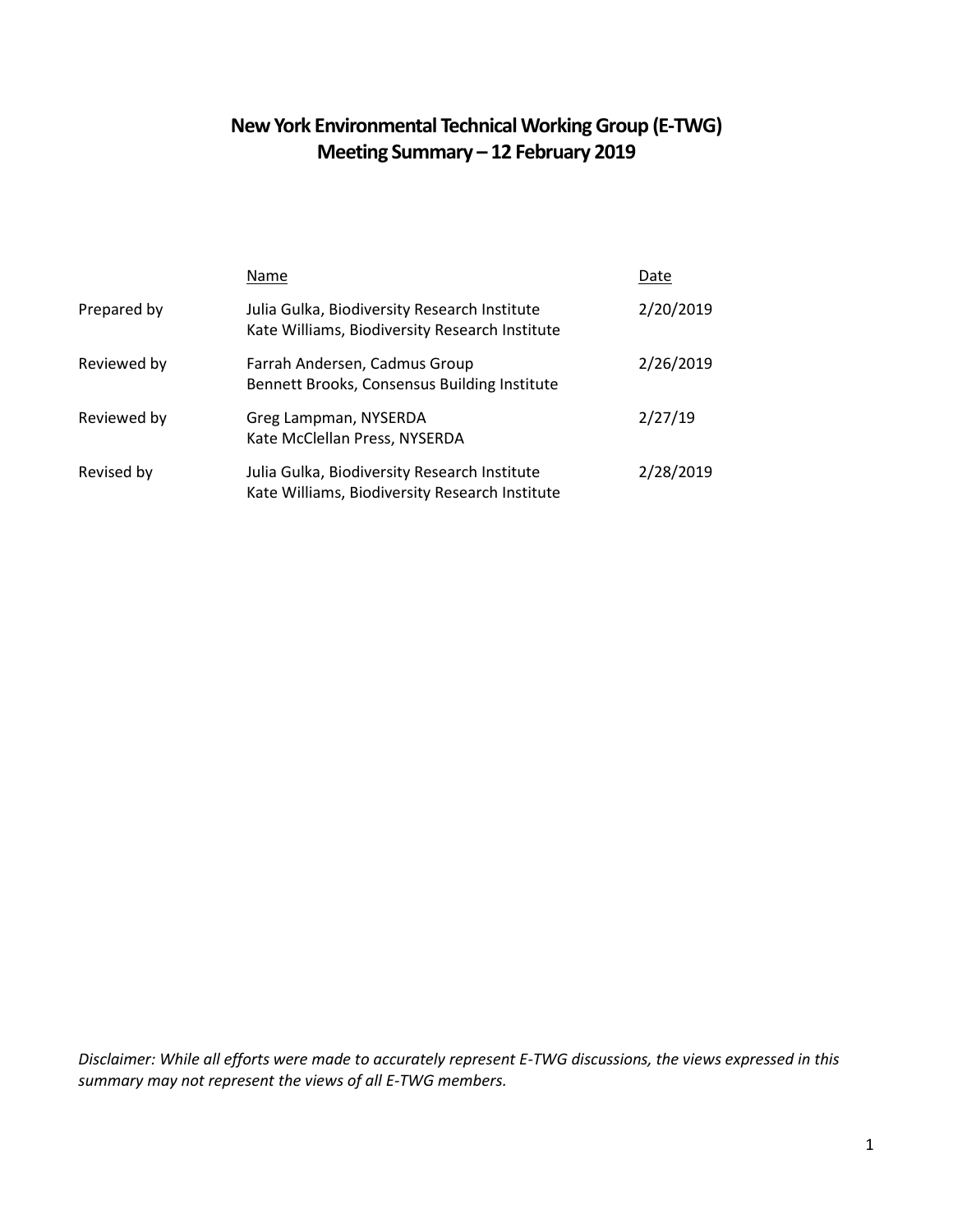#### **Background**

As part of New York State's efforts to responsibly develop offshore wind energy, the New York State Energy Research and Development Authority (NYSERDA) has convened the Environmental Technical Working Group (E-TWG) to provide input to the state on environmental topics. The first two meetings were held in 2018<sup>1</sup>; the third meeting was held on 12 February 2019 (Appendix A) in New York City<sup>2</sup>. Twelve E-TWG members attended this meeting in person and ten participated remotely via webex/conference call (Appendix B). Four support staff from Biodiversity Research Institute (BRI), the Consensus Building Institute (CBI), and Cadmus Group were present in addition to two staff from Ecology and Environment, Inc. (E&E) to present E-TWG-related work.

This meeting summary is intended to capture the key points of discussion and input from the E-TWG, as well as action items identified during the meeting. This summary is loosely organized according to the structure of the meeting agenda (Appendix A). Specific comments are organized by topical relevance, not necessarily the part of the agenda in which the comments were made. Opinions are not attributed to specific E-TWG members unless there is a clear reason to do so. For topics where there were differences of opinion among E-TWG members, this summary identifies areas of agreement as well as the different perspectives offered during meeting discussions.

#### **Action Items**

 $\ddot{\phantom{a}}$ 

The following action items to advance E-TWG objectives were identified during the meeting:

- NYSERDA and E-TWG support staff will move ahead with forming **two Specialist Committees** (SCs) that are focused on the development **of Best Management Practices (BMPs) for 1) marine mammals and sea turtles and 2) birds and bats.** The first step in this process will be for support staff to draft detailed charges for the two SCs, and reach out to the E-TWG via email to receive input on these revised charges and solicit suggestions for participants.
- NYSERDA will **fund CBI and Cadmus to conduct a stakeholder engagement process focused on developing one or more potential frameworks for a regional research and funding entity**. E-TWG support staff help coordinate the formation of an SC to advise this project. The first step in this process will be for support staff to reach out to the E-TWG via email to confirm the members who volunteered to participate in the SC.
- NYSERDA and E-TWG support staff will begin **planning another State of the Science Workshop** to be held in 2019 or 2020. **Cumulative impacts** was suggested as a major focus of the meeting, which could take a different structure/format than the 2018 meeting. The first steps in this process are 1) support staff will draft a "straw man" description of workshop goals and structure, and 2) support staff will coordinate the formation of an SC to advise on, and assist with, workshop planning. Support staff will reach out to the planning committee for the 2018 workshop to assess their interest in continued participation.
- NYSERDA will send a **letter to the National Offshore Wind Research and Development Consortium** on behalf of the E-TWG, referring several of the E-TWG's priority topics to the Consortium's attention. Further comments on the draft letter will be solicited from E-TWG members via email prior to submission.
- NYSERDA will **release an offshore wind research solicitation focused on environmental and fisheries** topics in spring 2019. Further E-TWG comments on the draft solicitation text will be sought via email.
- **E&E will develop an online version of the Mitigation and Monitoring Practices (MMP) Tool to provide E-TWG members with an opportunity to review and trial** the Tool. Feedback will be solicited on the Tool's design, the inclusion of different sorting criteria, the degree of detail included in individual MMPs, and additional key sources that should be included in the underlying tables.

<sup>1</sup> See: Events for meeting agendas, summaries, and presentations: http://www.briloon.org/offshorewindny

<sup>&</sup>lt;sup>2</sup> E-TWG Presentations, Feb 12, 2019. http://www.briloon.org/uploads/BRI\_Documents/Wildlife\_and\_Renewable\_Energy/E-TWG%20meeting%202019February%2012.pdf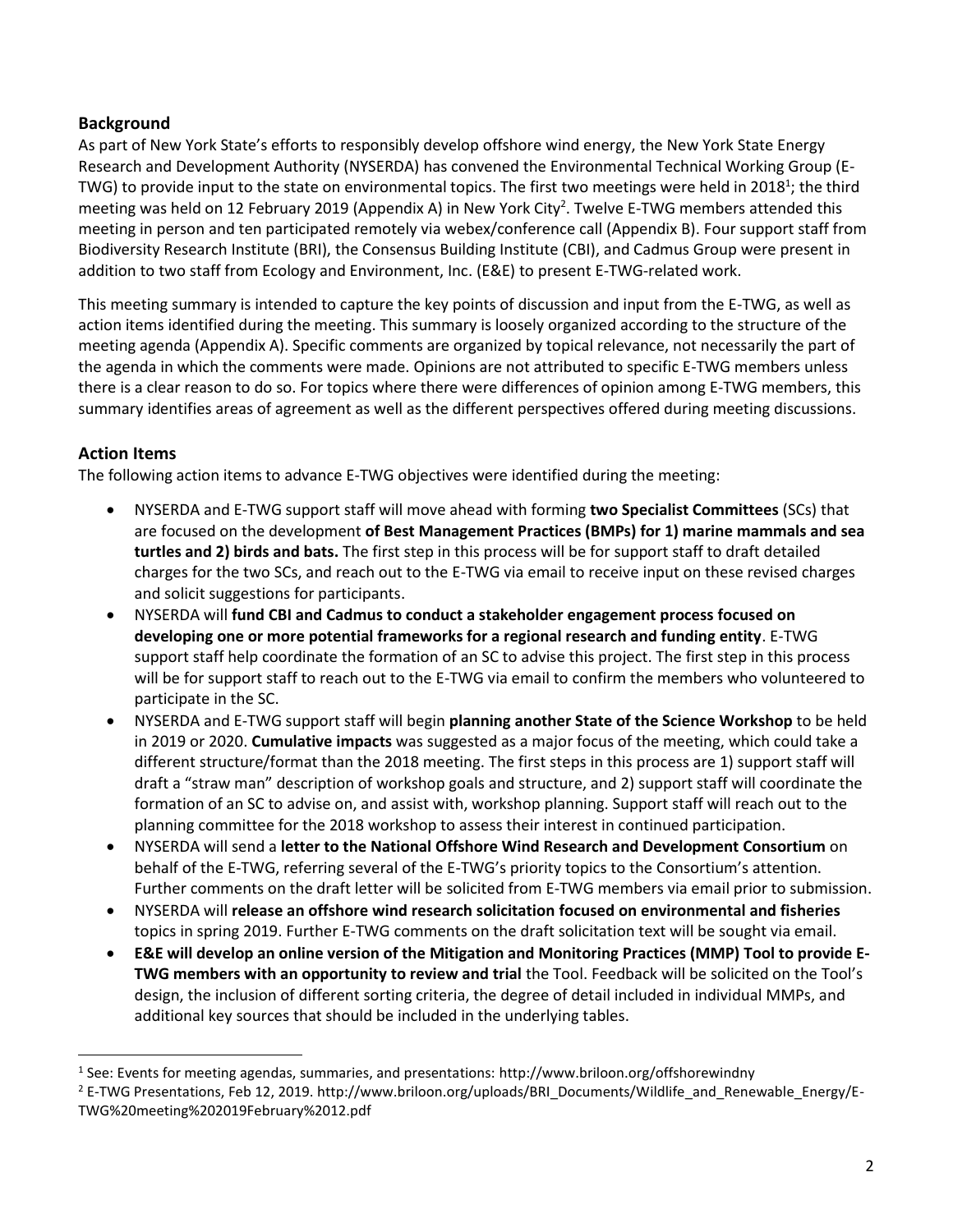- Support staff will work with E-TWG to schedule the next E-TWG meeting and SC meetings, once formed.
- Support staff will develop a **meeting summary** from the February 12 meeting (this document), and E-TWG members will review the draft meeting summary and approve it or ask for modifications.
- Support staff will post materials from the February 12 meeting on the website, as appropriate.

#### **Welcome & Introductions**

Greg Lampman (NYSERDA) opened the meeting. E-TWG members and support staff introduced themselves and spoke briefly about their organizations and roles. Several changes to E-TWG membership were noted, including:

- Two new developers with geographically relevant leases joined the E-TWG since the previous in-person meeting (Shell and EDF Renewables)
- New representatives have been identified from several existing E-TWG member organizations, due to changes in personnel at their respective organizations
- Kate McClellan Press from NYSERDA will be involved with the E-TWG moving forward and will work in conjunction with Greg Lampman to oversee the group

Several changes and additions to E-TWG support staff were also noted. CBI and Cadmus Group will facilitate the E-TWG moving forward, along with the other Technical Working Groups for New York.

#### **Updates**

#### State of the Science Workshop

Kate Williams (BRI) provided an update from the first State of the Science Workshop on Wildlife and Offshore Wind Energy Development, held on Long Island, NY in November 2018<sup>3</sup>. The workshop was one of the first efforts to come out of the E-TWG. It included over 180 participants from a range of backgrounds and geographic locations. Additional details on the meeting will be published in the workshop report, which is still in development and will be made available soon.

To inform future planning, an online survey was circulated to attendees after the meeting. Survey response was high (over 40%). All eight workshop sessions were overwhelmingly viewed as being useful to attendees. Survey responses indicated a strong interest in holding similar workshops in the future, with 66% of respondents indicating that they would like to see another meeting within a year and 96% within two years. At the earliest, a second workshop could be held in the fall of 2019 or in the spring of 2020. NYSERDA has expressed a willingness to provide support for another meeting.

#### *Discussion*

 $\overline{a}$ 

- Most workshop attendees were professionally engaged in offshore wind issues in some way, including developers, consultants, non-profit organizations, state and federal government, and some marine user stakeholder groups (Long Island-based groups, fishing recreation groups). Some members of the public attended the evening open house, but the majority of workshop attendees were engaged in the field in some way.
- Multiple E-TWG members indicated that they felt the workshop was successful, conversations were engaging and useful, and that the workshop provided a unique platform for these conversations to occur. Several E-TWG members indicated the importance of providing an opportunity to follow up on issues or questions raised at the first workshop and to keep the momentum going.
- There was substantial E-TWG support for another workshop. Timing suggestions varied, including holding meetings on an annual or biennial basis. It was noted that shorter timelines are more difficult to manage,

<sup>3</sup> http://www.briloon.org/offshorewindny/workshop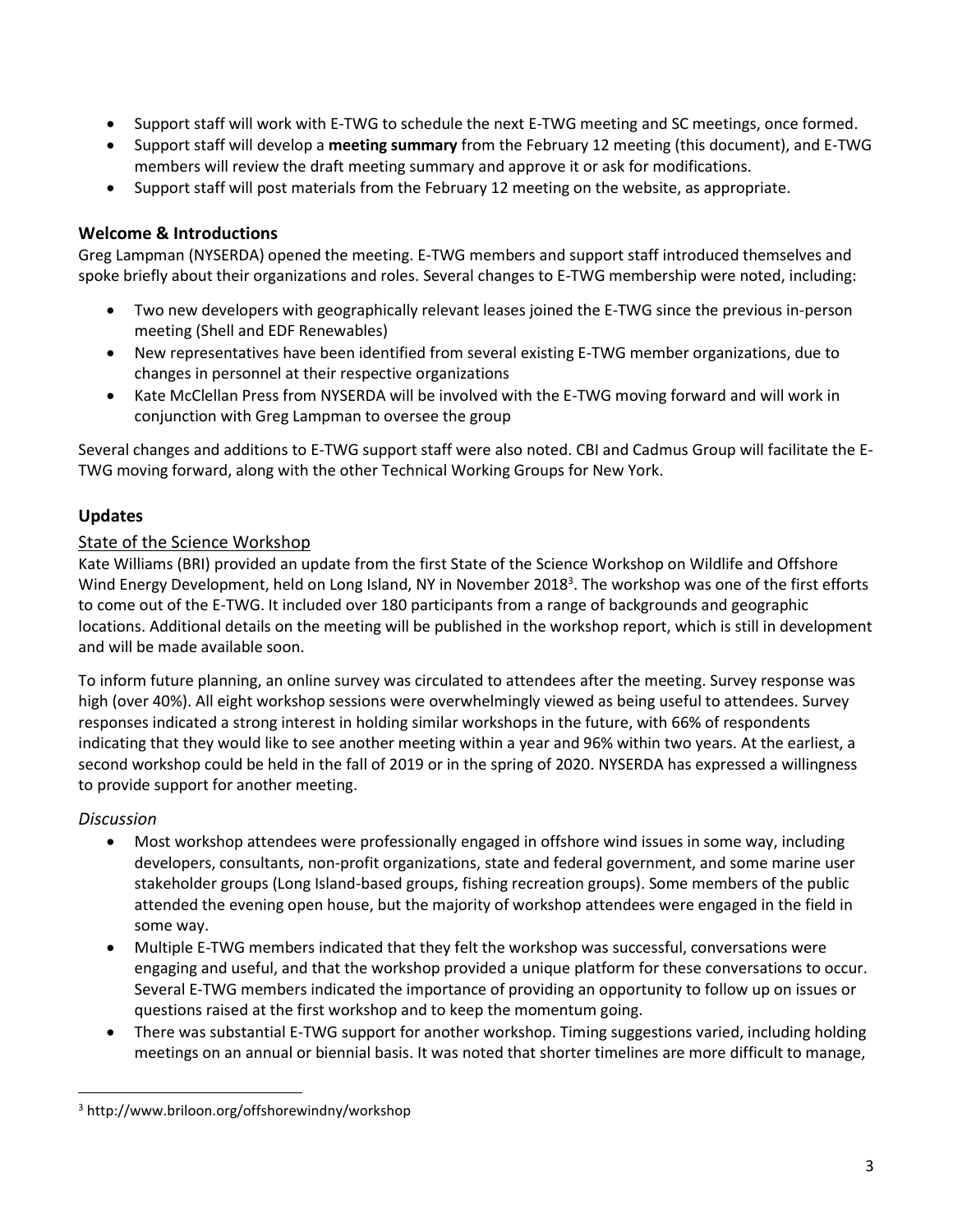and that there is a balance between providing a platform to present new results while ensuring that content is not repetitive. Suggestions were made regarding opportunities for collaboration with other regional meetings, and to alternate years with the BOEM Atlantic Ocean Energy and Mineral Science Forum (which was most recently scheduled for January 2019, but was postponed due to the government shutdown).

- A member who participated in the planning committee for the first workshop indicated that it was a pleasure working with Kate and that the time commitment for the committee was minimal (planning committee members advised E-TWG support staff on the formulation of the technical agenda, and took the lead in reaching out to speakers with whom they were acquainted).
- One E-TWG member noted that the first workshop skimmed the surface of many issues, and that future meetings could provide an opportunity to do a deeper dive on specific topics. This concept was revisited during the discussion of Specialist Committee topics (below) in relation to cumulative impacts.

#### NYSERDA Updates

Greg Lampman (NYSERDA) discussed a range of New York and NYSERDA-specific updates, including:

- NYSERDA will be hosting its next offshore wind webinar on February  $13^4$ .
- In January, Governor Cuomo announced New York's 'Green New Deal,' which accelerates and expands previous goals relating to renewable energy and offshore wind. Offshore wind procurement goals have increased to 9,000 MW by 2035 (20% of the state energy load), with a new goal of 100% carbon-free electricity for the state by 2040. NYSERDA also recently released its Strategic Outlook Plan<sup>5</sup>. NYSERDA will continue working towards the previous 2,400 MW goal for offshore wind, and is setting up the process for the 9,000 MW goal in parallel.
- Proposals under NYSERDA's procurement solicitation<sup>6</sup> for offshore wind energy are due February 14, 2019. Decisions will be made by April, and a notice for the next round of procurements will soon follow.
- NYSERDA is currently funding a desktop geophysical and geotechnical (G&G) study covering most of BOEM's New York Bight draft Wind Energy Areas, and plans to fund new G&G surveys beginning in 2019. Providing G&G data to developers early in the process is intended to support the state's offshore wind development timeline and increase certainty around site characteristics (thus improving proposals and reducing costs to ratepayers).
- The first Fisheries Technical Working Group (F-TWG) meeting was held in late 2018<sup>7</sup>. It included fisheries representation from Massachusetts, Rhode Island, New York, and New Jersey, as well as developers and fishing liaisons. The group has initiated two efforts:
	- o Identifying fisheries transit lanes in the New York Bight. The recently formed Responsible Offshore Development Alliance (RODA) is working with fishermen to collect information on their movements and anonymize these data, which will be analyzed alongside data from the National Marine Fisheries Service to identify potential transit lanes. A workshop is planned for March 27, 2019, to discuss the locations of transit lanes that are the most important to the fishing community<sup>8</sup>. The workshop report could be used by BOEM to inform the leasing process, and by developers to understand where fishermen see the best opportunities for transit.

/media/Files/Programs/offshore-wind/2019-02-New-York-State-Offshore-Wind-Public-Webinar.pdf

<sup>7</sup> https://nyfisheriestwg.ene.com/

 $\overline{a}$ 

<sup>4</sup> New York State Offshore Wind Public Webinar, February 13, 2019. https://www.nyserda.ny.gov/-

<sup>&</sup>lt;sup>5</sup>http://www.briloon.org/uploads/BRI\_Documents/Wildlife\_and\_Renewable\_Energy/NYSERDA%20StrategicOutlook2019-2022.pdf

<sup>6</sup> https://portal.nyserda.ny.gov/servlet/servlet.FileDownload?file=00Pt000000Cps3NEAR

<sup>8</sup> New York Bight Wind Area Transit Lane Survey and Workshop https://www.rodafisheries.org/ny-survey/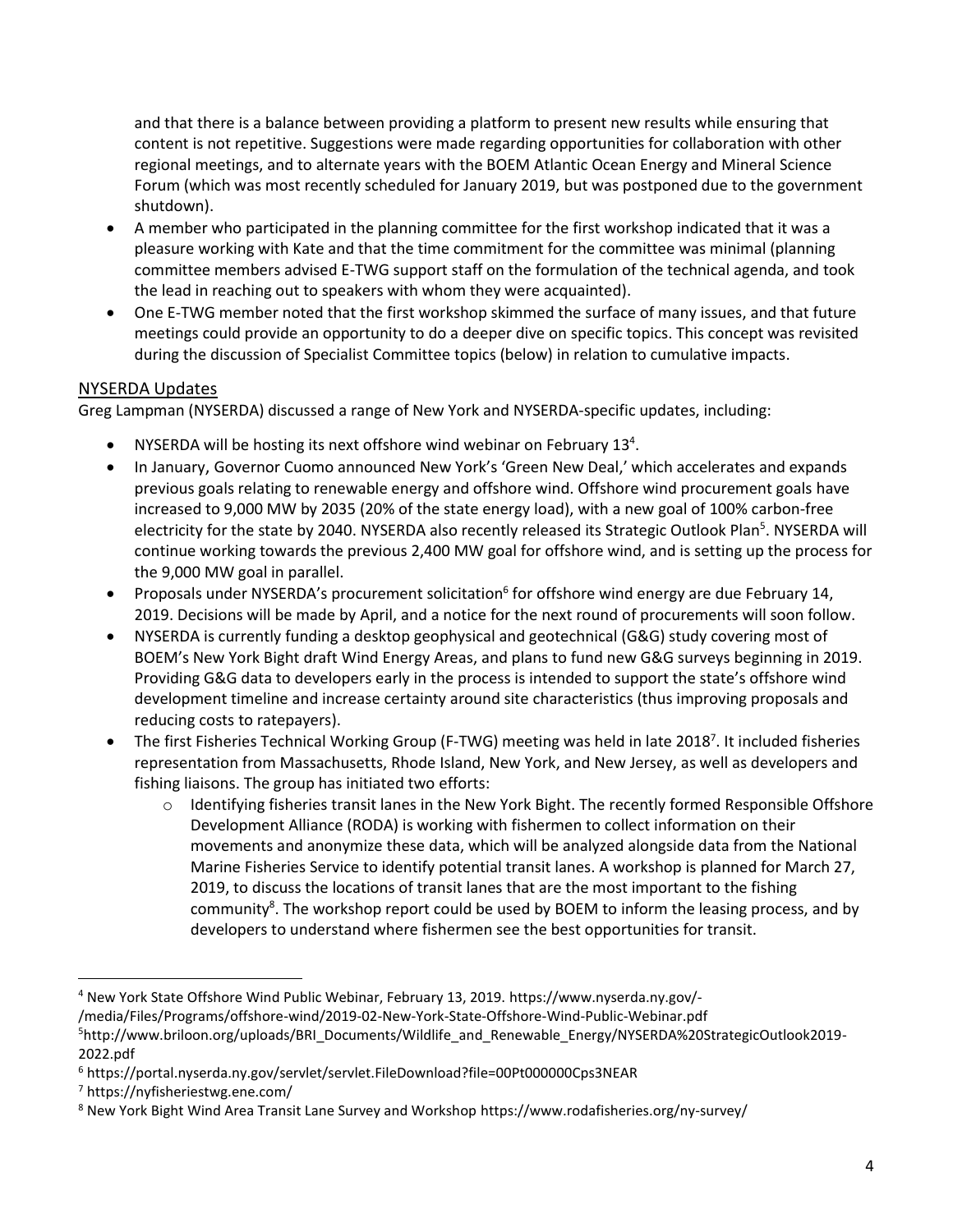- $\circ$  Improving fishing access in development areas. The upcoming NYSERDA research solicitation will include a topic area focused around understanding potential limitations to fisheries access at offshore wind projects, including space limitations by gear type as well as other issues.
- NYSERDA is funding a metocean study using LiDAR buoys to measure oceanographic conditions in the New York Bight. Ocean Tech Services is leading the project with partner companies Elios, Normandeau, and DNV GL. Buoys are scheduled for deployment in April at sites in Hudson North and Hudson South (BOEM draft Wind Energy Areas). In addition to oceanographic information, buoys will be equipped with bird and bat acoustic monitoring technology, hydrophones for marine mammal passive acoustic monitoring, and nanotag receivers. Normandeau is coordinating all wildlife data processing and reporting. Wildlife data will be publicly available on the Nomandeau ReMOTe site<sup>9</sup> and deposited in public data warehouses.

Greg Lampman and Kate McClellan Press from NYSERDA also gave an overview of the upcoming research request for proposals (RFP) that NYSERDA will issue in March. The RFP will make up to \$2 million available for research on offshore wind and environmental/fisheries issues. E-TWG members are requested to email comments on the draft solicitation text to Kate McClellan Press. This RFP has six focus areas:

- *Ecosystem Dynamics –* research to synthesize and analyze regional oceanographic and lower trophic level datasets to predict upper level species presence, habitat use, and movements.
- *Monitoring Protocols* establish standardized monitoring protocols to help establish credible baselines, inform risk assessments, and detect changes in species or taxa as a result of offshore wind development.
- *Risk Assessments* create a framework that incorporates monitoring data and information on relative vulnerability to offshore wind hazards to understand risk and effectively allocate resources for mitigation efforts<sup>10</sup>.
- *Citizen Science* evaluate citizen science data from fishing communities or others in the offshore environment, or propose opportunities for new data collection efforts with quality assurance in mind.
- *Fishing Access* understand limiting factors to fishing access within wind arrays, how those limitations may be addressed, and the associated costs.
- *Cold Pool Mixing* examine how turbine placement may interrupt cold pool mixing and the effects of these hypothetical changes on fisheries.

NYSERDA is also asking for feedback from F-TWG members. Staff plan to issue the research RFP in March 2019, provide 6-8 weeks for proposals to be submitted, and begin contracting by the summer. The selection process involves a scoring committee made up of individuals from NYSERDA and external parties; proposals are reviewed and scored based on a ranking structure that is announced in the solicitation.

# North Atlantic Right Whale Agreement

Francine Kershaw (Natural Resources Defense Council), Matt Robertson (Vineyard Wind), and Catherine Bowes (National Wildlife Federation) presented their organizations' recent agreement for mitigating impacts to right whales at the 800 MW Vineyard Wind project off the coast of Massachusetts and Rhode Island<sup>11</sup>. Catherine and Francine noted Vineyard's commitment and leadership on the issue, with a sentiment that this is a precedentsetting agreement. Matt stated that Vineyard is extremely proud of the agreement and thankful to the other groups involved, as it was challenging to come to an agreement that was sufficiently protective of right whales and also logistically feasible.

 $\overline{a}$ 

<sup>&</sup>lt;sup>9</sup> https://remote.normandeau.com/remote\_about.php

<sup>&</sup>lt;sup>10</sup> Based in part on feedback from the E-TWG, NYSERDA determined after the E-TWG meeting that this topic will be removed from the research solicitation.

<sup>11</sup> https://www.nrdc.org/sites/default/files/vineyard-wind-whales-agreement-20190122.pdf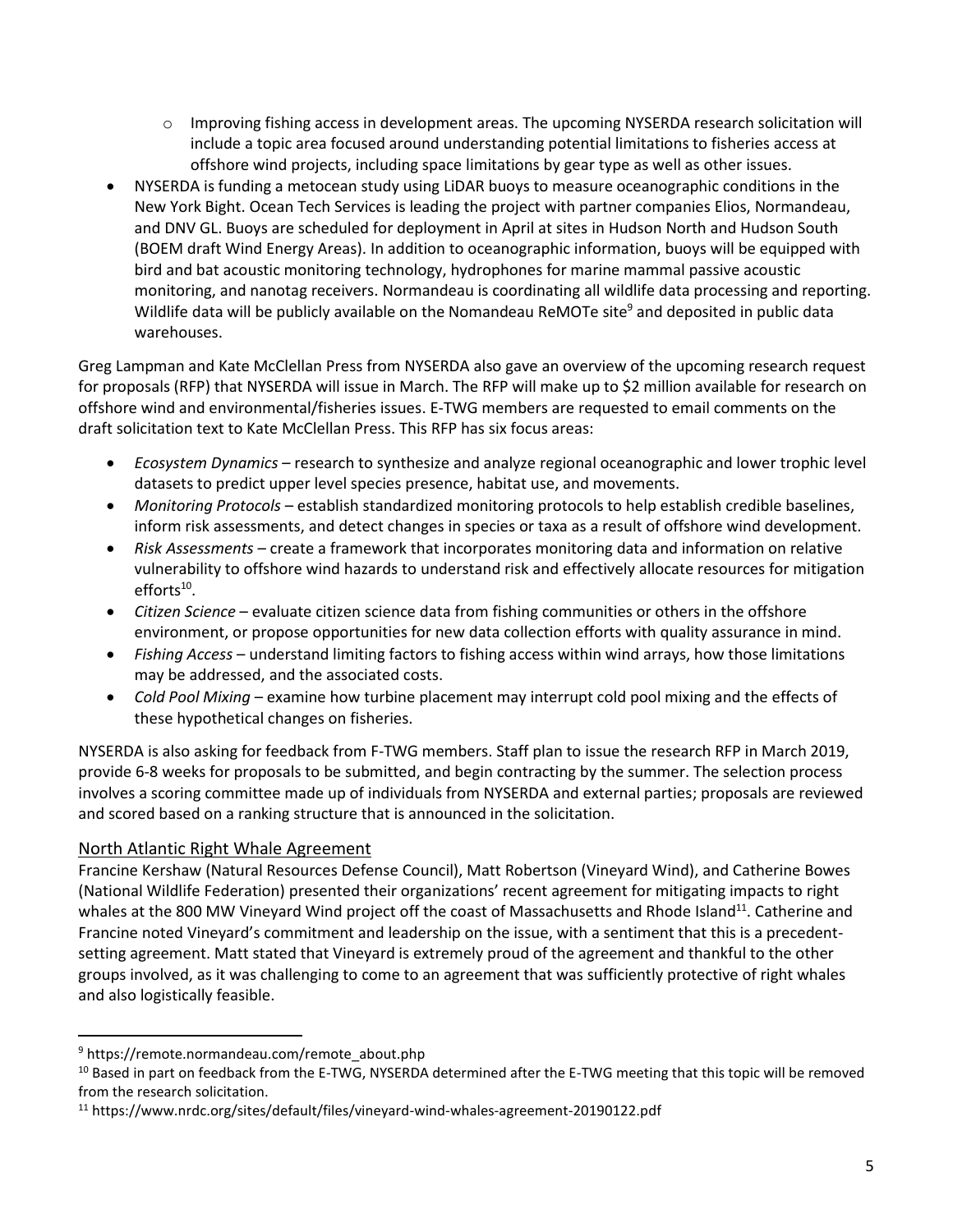Their presentation included the following points:

- The North Atlantic right whale population has declining at an increasingly rapid rate since 2010, with incidental entanglements and collisions as main causes of mortality.
- During their annual migration from calving grounds to foraging grounds, right whales could interact with any of the planned development areas along the U.S. east coast. As such, there are concerns for cumulative impacts from noise, increased risk of collision, and other possible stressors during the construction and operations of offshore wind farms. The most effective way to mitigate these stressors is to separate animals from activities during the most sensitive life history periods (e.g., pregnant females, mother-calf pairs, foraging individuals).
- The development of the agreement included formal negotiations, involvement of right whale experts, and input from engineers to help understand feasibility.
- The agreement takes a "stop light" approach to certain activities, with periods of red (no activity), yellow (can conduct activity with extra precautions) and green (normal precautions) throughout the year. Right whales may still be present in green or yellow periods, but in much lower numbers or in less sensitive life history periods. Specific points contained in the agreement include:
	- $\circ$  Vessel speed restrictions to 10 knots, with the exception of crew transfer vessels (which have safety and other limitations that require increased speed, and instead will have enhanced monitoring).
	- o Both Protected Species Observers and real-time passive acoustics will be used to assess species presence. A 10 km clearance zone for certain activities is included for the yellow period, for example, which will require aerial surveys assess presence.
	- $\circ$  Vineyard committed to a 12 dB noise reduction during pile driving; they are still working out the specific approach(es) for how they will meet this commitment (bubble curtains, etc.).
	- $\circ$  Pile driving will be commenced during the day and during periods of good visibility to maximize probability of right whale detection.
	- $\circ$  The agreement will be revisited every two years to account for the latest science and technological and engineering advancements.
- In essence, the agreement includes seven general BMPs: site selection, seasonal and temporal restrictions on construction, monitoring exclusion zones during construction, vessel speed restrictions for the lifetime of the project, reduction of underwater noise during construction, commitments to scientific research and long-term monitoring, and contribution to species conservation efforts. These could be applicable to any development site, though specifics will vary by location/project. These broad practices are a useful starting point for more tailored site-specific conversations.

One E-TWG member noted that practices that work well for one species may push activities into times when another species is vulnerable, and development of BMPs can become even more challenging when considering multiple species or taxonomic groups.

In response to a question about whether the parties considered including validation of the mitigation measures included in the agreement, it was noted that they have a high degree of confidence in these measures (due to expert involvement) but that testing their effectiveness would be important, as well as continued testing and development of approaches not included in the agreement due to a lack of confidence in their efficacy (such as nighttime observation methods).

An E-TWG member asked whether the intent of the agreement was to increase developer certainty around requirements, or to increase protective measures beyond what was expected to be required by regulators. eNGO parties to the agreement indicated that it was a combination of both; there was a strong desire for responsible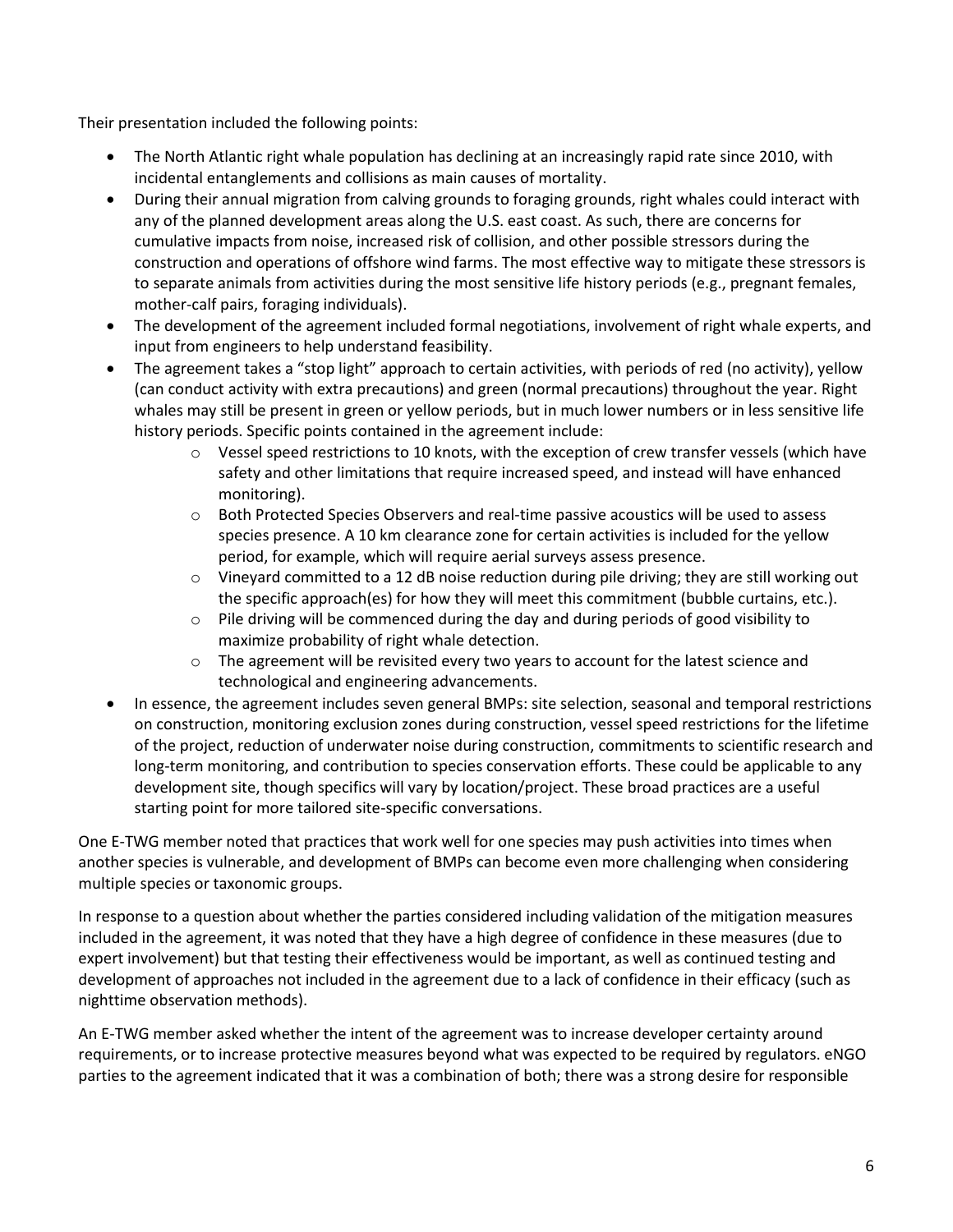offshore wind development to succeed, and also a need for strong protections for right whales that can hold up in court if challenged.

#### BOEM Updates

Jaron Ming from BOEM provided an update on BOEM-related activities, including:

- Currently there are 12 leases from Massachusetts to North Carolina with another three pending.
- The sale of lease areas off Massachusetts in December was very successful, with lease areas totaling 390,000 acres with over 400 million dollars in returns. Leases were sold to Equinor, Mayflower Wind, and Vineyard Wind.
- An upcoming lease sale in New York is anticipated to occur in early 2020.
- Seven Site Assessment Plans (SAPs) have been approved and BOEM is in the process of reviewing two Construction and Operations Plans (COPs) for the Vineyard Wind and Deepwater Wind South Fork projects.
- Calls for information about new Wind Energy Areas (WEAs) in the New York Bight closed in July 2018. Draft WEAs were shared at the Intergovernmental Renewable Energy Task Force meeting in November<sup>12</sup>. BOEM received additional feedback on these areas, including input from NYSERDA, recommending that WEAs are sized and located to be commercially viable (>400 MW). BOEM planned to announce the final WEAs in January 2019, but due to the government shutdown this timeline has been pushed back to the spring.

#### E-TWG Membership

Kate Williams (BRI) provided a brief overview of E-TWG membership as outlined in the group charter<sup>13</sup>, noting that several new developers with geographically relevant leases were interested in joining the E-TWG, and asked for feedback about the importance of maintaining a strict balance between developer and eNGO members. Multiple E-TWG members indicated that they regarded the E-TWG process to be both informal and inclusive, such that those who have legitimate interest and technical expertise in the topic should be able to participate (including all developers that hold relevant leases). A strict balance was deemed to be less important than allowing all legitimate actors in the space to participate. However, it was noted that a degree of parity between groups would help facilitate discussions.

Various E-TWG members indicated that this may be an opportunity to engage more regionally-focused organizations, to take a two-tiered approach to group membership, with a first tier of local New York-focused institutions and a second tier that includes more regional actors, or to identify particular topic areas where gaps in the group's expertise could be filled with additional organizations. Kate asked E-TWG members to reach out to her if there are other groups that members feel should be engaged in the E-TWG process.

#### Other Updates

 $\ddot{\phantom{a}}$ 

 *Equinor* – Avian digital aerial surveys are complete for the Empire Wind project and final reports are being developed. The project SAP has been approved and metocean buoys deployed. In collaboration with Stony Brook University, sensors have been deployed on buoy moorings to monitor Atlantic sturgeon. Equinor would be happy to share data from water temperature sensors on the buoys (for example, in support of the cold pool mixing study NYSERDA is including in their upcoming research solicitation). In collaboration with WCS as part of the Blue York program, Equinor is also preparing to deploy passive and real-time acoustic monitoring for marine mammals to help inform site-specific discussions.

<sup>12</sup> https://www.boem.gov/Task-Force-Meeting-November-2018/

<sup>&</sup>lt;sup>13</sup> http://www.briloon.org/uploads/BRI\_Documents/Wildlife\_and\_Renewable\_Energy/NYSERDA%20E-TWG/ETWG%20charter%20-%2020181030%20(1).pdf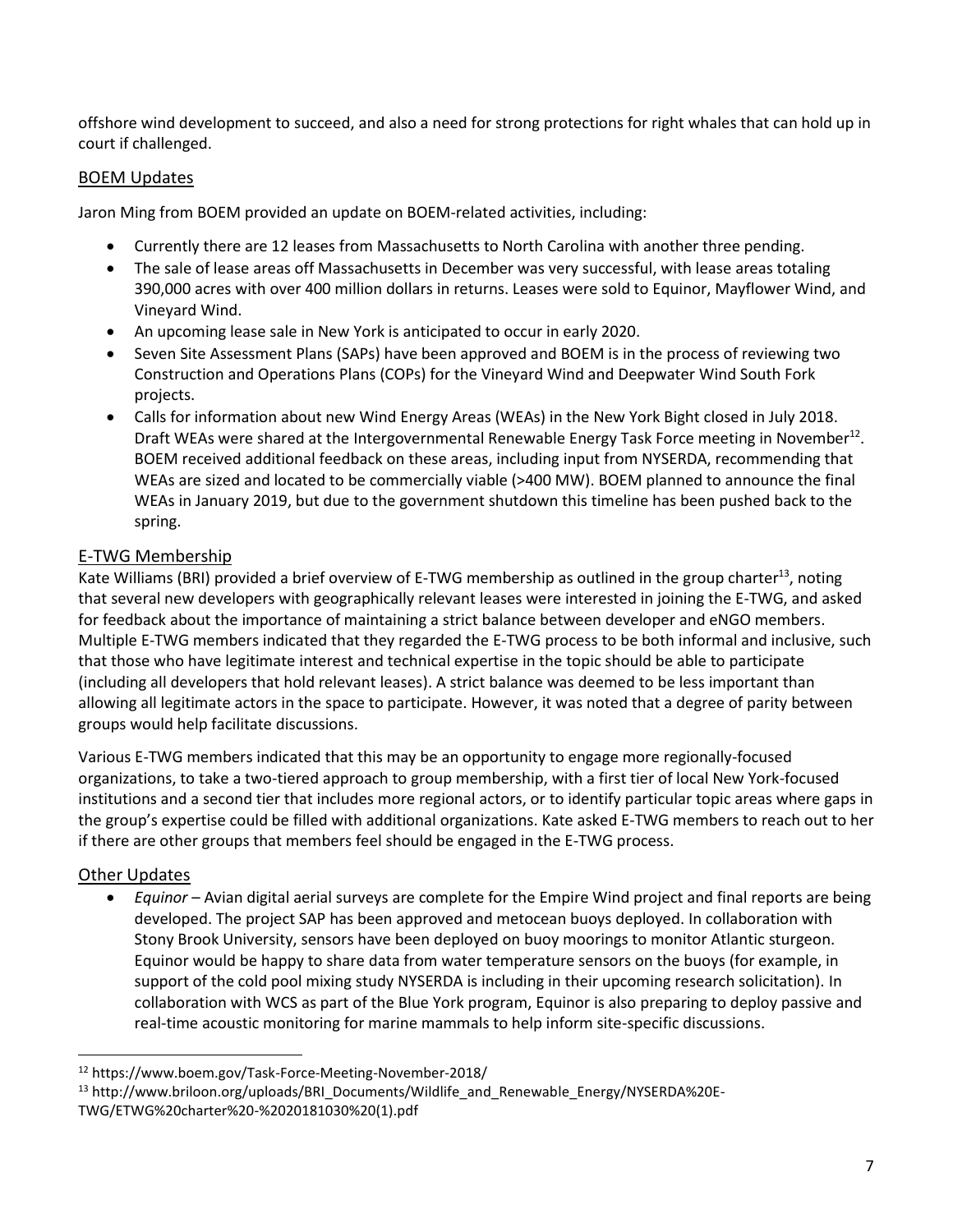- *Shell Joint Partnerships* The EDF-Shell joint partnership recently acquired U.S. Wind's New Jersey lease area. They are currently focused on developing their SAP, starting to reach out to stakeholders, and developing plans for surveys. The Shell joint partnership with EDP has a similar project status.
- *Wildlife Conservation Society (WCS)* WCS is involved in several baseline studies in the New York Bight, including small boat-based surveys, two eDNA projects on marine mammals and broader biodiversity, and a nearshore passive acoustic monitoring project focused on areas where electricity could be brought to shore. In addition to monitoring marine mammals, this study also includes an acoustic gate to gather information on acoustically tagged animals.
- *New York State Department of Environmental Conservation (DEC)* DEC is a funding entity for the WCS eDNA work and is also funding two projects with Stony Brook University focused on ocean acidification and Atlantic Surfclam dynamics in the New York Bight.
- *Maryland Department of Natural Resources (DNR)* Maryland DNR is collaborating with BOEM and the state of Maryland to continue studies of marine mammals and black sea bass in relation to the Maryland WEA.
- *BRI –* NYSERDA has commissioned BRI to develop a 16-page report, aimed at a general audience (currently informally referred to as the "Dynamic Oceans" report). BRI is looking for volunteer reviewers for the draft report, which is focused on providing a broader context for offshore wind development (e.g., other human activities that are conducted in this highly dynamic marine environment). Volunteers included the National Wildlife Federation (NWF), New York DEC, The Nature Conservancy (TNC), Equinor, WCS, and EDF Renewables.

# **Guidance on Mitigation and Monitoring Practices (MMPs)**

Greg Lampman (NYSERDA) provided an introduction to discussions around identifying mitigation and monitoring practices for wildlife at offshore wind farms. He made a distinction between general mitigation and monitoring practices, termed 'MMPs,' that have been attempted or recommended to minimize impacts, and 'Best Management Practices,' which may vary based on site-dependent characteristics. To term something "BMPs" requires a judgement that they are the best approaches to monitor or mitigate impacts for a specific situation or location.

# Discussion Part 1: The Draft MMP Tool

NYSERDA is in the process of developing a tool to identify MMPs, which will serve as a reference to inform discussions around procurements and Environmental Mitigation Plans. Sarah Courbis from E&E provided an introduction to the tool. The methodology behind the tool involves information collated by resource group (marine mammals and sea turtles, birds and bats, fish, benthos, and fisheries). These underlying data feed into a tool with a user interface to allow querying by different criteria (e.g., resource, development phase, subtaxon). The results include generalized MMPs with associated specific information/examples and source(s). The tool does not get into site- or project-specifics, and is not designed to consider synergy between practices. As currently formulated, it does not try to set goals or prioritize MMPs, although ranking criteria could be developed and applied within the tool to help do so.

Discussion was focused on how the tool could be further developed, modified, or used. It was agreed that the tool's functionality should follow its purpose. NYSERDA purposes for the tool include 1) gathering information to facilitate conversations around environmental mitigation plans and 2) informing possible BMPs to include in future procurements. Overall, E-TWG members agreed that synthesizing available mitigation approaches would make the tool a useful resource. Members cautioned against delving too far into quantitative ranking criteria, and generally indicated that the tool may be more useful as a reference guide to inform the prioritization process than a quantitative ranking tool.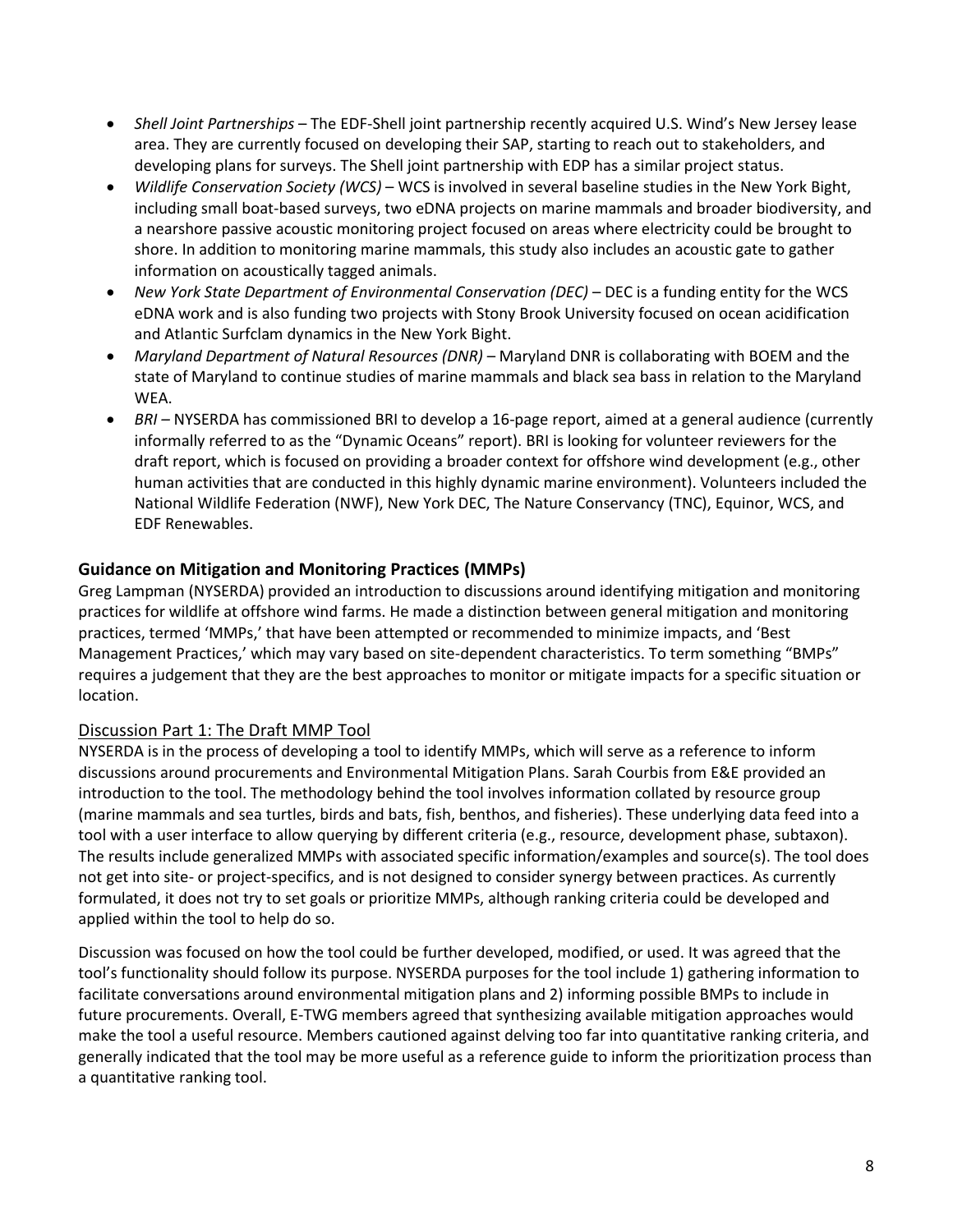E-TWG members indicated that they would like the opportunity to try out the tool themselves before providing detailed feedback. E&E and NYSERDA agreed that the tool would be made available online for testing and to provide comments. A few initial suggestions from the group included:

- Explore the possibility of making sources available for direct access, possibly through hyperlinks. E&E will look into options.
- Keep the tool updated. NYSERDA indicated that they are thinking along the lines of annual updates to incorporate new literature and ensure that the tool remains relevant.
- Consider incorporating other sources of information (i.e. white papers) that may be available from developers and other sources. E&E encouraged folks to reach out if they are aware of additional information that should be included in the tool.
- Consider including location as a tool criterion. This could either include geographic location (e.g., where a specific MMP was implemented) or the scale at which an MMP was implemented (site-specific vs. regional).
- The degree of detail in the tool should allow for determination of effectiveness of MMPs. If detail matters for determining an MMP's effectiveness, it should be included.

# Discussion Part 2: Broader Discussions about the Development of BMPs

Kate McClellan Press (NYSERDA) discussed the ways in which we can think about BMPs, the MMP tool, and the NYSERDA research solicitation fitting into broader discussions around risk prioritization, monitoring, and mitigation ("mitigation," as used throughout these discussions, incorporates all aspects of the mitigation hierarchy: avoid, minimize, reduce, offset). The draft research solicitation incorporates both monitoring and analysis of data that can be used in risk assessment efforts; the MMP tool is a first step towards developing mitigation approaches.

Subsequent discussion primarily focused around how to move forward with BMPs, and there was general consensus around the formation of taxon-specific SCs to develop BMPs for mitigation. Recognizing that the feasible number of SCs is limited, the group recommended forming two committees, focused on what they felt to be the highest priority taxa for mitigation: marine mammals/sea turtles and birds/bats. It was determined that E-TWG support staff would further develop the structure and timeline for these SCs, including suggested end products such as white papers, but that each committee would have a degree of flexibility within those parameters to identify their exact focus and scope. E-TWG members will provide input on committee membership once revised SC charges are circulated to the group, and the E-TWG as a whole will review products to look for overlap and connections between SCs and other ongoing efforts. It was noted that it will be important to consider 1) the BMP development process in relation to procurement timing, and 2) how this work can be incorporated into the regulatory process.

Suggested resources for consideration included:

- Miradi software<sup>14</sup> by Conservation Measures Partnership could be a useful tool for identifying conservation goals and tracking success metrics.
- The environmental sensitivity report<sup>15</sup> developed in support of the New York Offshore Wind Master Plan might be a starting point for considering risk assessment approaches.

 $\ddot{\phantom{a}}$ 

<sup>14</sup> https://www.miradi.org/

<sup>15</sup> https://www.nyserda.ny.gov/-/media/Files/Publications/Research/Biomass-Solar-Wind/Master-Plan/17-25i-Environmental-Sensitivity.pdf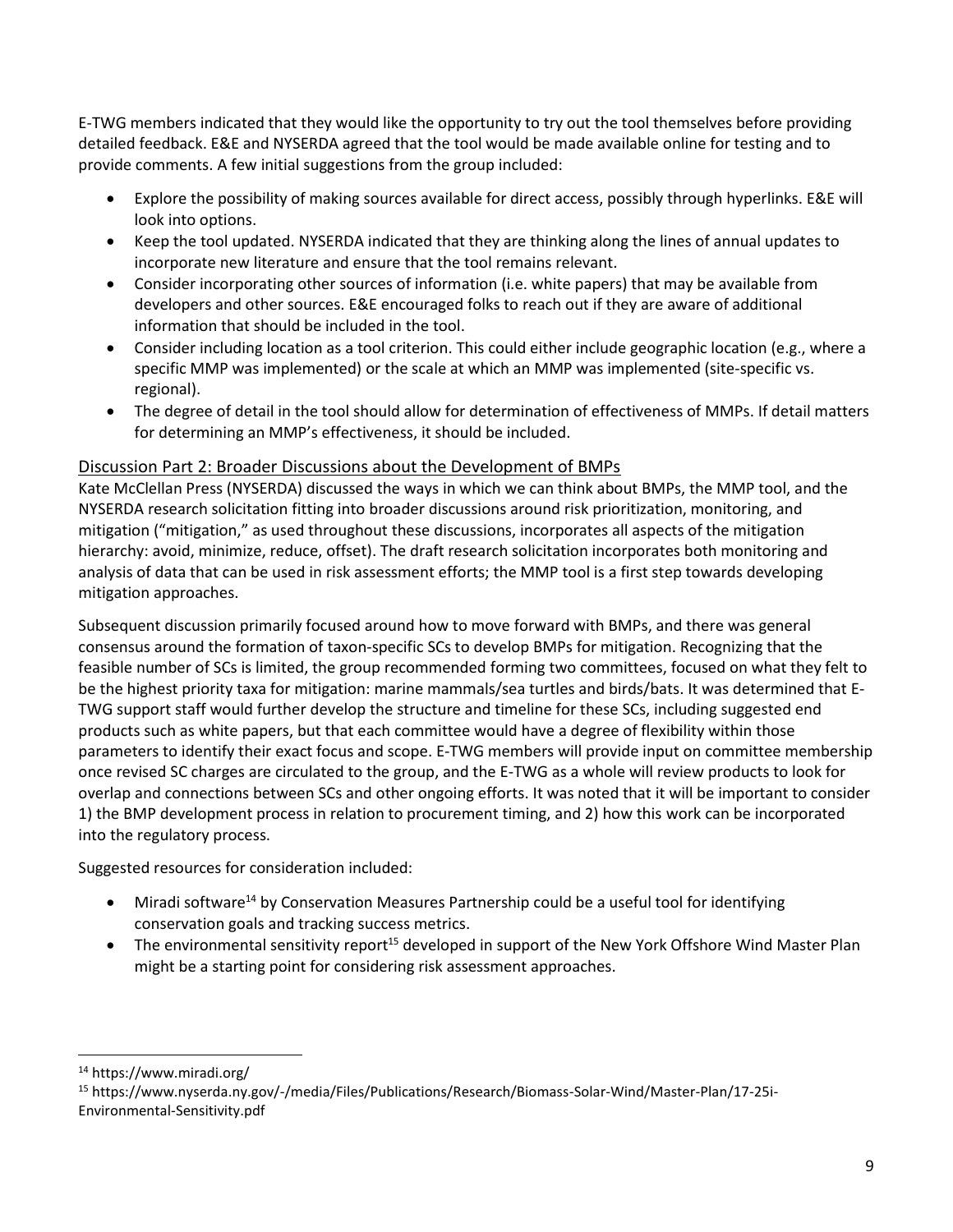The BOEM report from the Best Management Practices Workshop for Atlantic Offshore Wind Facilities and Marine Protected Species<sup>16</sup> may be relevant for consideration by SCs.

# **Regional Research and Funding Entity**

Greg Lampman (NYSERDA) introduced the topic of a regional research and funding entity for offshore wind, noting that there has been substantial discussion around how best to support regional (rather than projectspecific) research and conservation efforts. This topic was included in the Offshore Wind Master Plan and has been discussed more recently in a range of fora, including the State of the Science Workshop in November 2018.

Greg noted that an announcement is expected in the next month about the creation of a new  $401(c)3$ organization to address this issue for fisheries; the group's framework was created collaboratively among the National Marine Fisheries Service (NMFS), fishermen (represented by the Responsible Offshore Development Alliance, or RODA), and developers. The group's structure may be a useful framework for consideration for an analogous environmental funding entity. E-TWG members also suggested that this new fisheries-focused organization, as well as existing entities (e.g., the National Offshore Wind R&D Consortium, the National Fish and Wildlife Foundation), could be considered as potential "homes" for an environmental funding entity, rather than starting another new organization for this purpose.

NYSERDA proposed funding CBI and Cadmus to conduct an information-gathering exercise involving stakeholder input and the development of one of more "strawman" structures for an environmentally focused regional funding entity. Bennett Brooks (CBI) presented the proposed approach, which included 1) receiving E-TWG guidance, possibly by way of a Specialist Committee, 2) using existing information, research, and frameworks, 3) receiving input from stakeholders, and 4) outlining one or more possible frameworks for the entity in a final report. E-TWG members agreed that this proposed information gathering approach makes sense, and that the report could serve as the basis for one or more groups to set up a regional funding entity (it was clarified that the E-TWG itself will not be the home for such an entity). Several E-TWG members volunteered to be part of an SC to help guide this framework development effort (Ørsted, Shell New Energies, Equinor, NWF, TNC, Maryland DNR)<sup>17</sup>.

Specific feedback from E-TWG members included:

- Examine differences between mandated compensation funds and voluntary funds
- Developers in the oil and gas industry may have experiences that could inform this process
- Joint industry groups, such as the Offshore Renewables Joint Industry Programme (ORJIP) in the United Kingdom, may serve as useful models

# **Next Steps for E-TWG Priority Topics**

 $\overline{a}$ 

Kate Williams (BRI) noted that in 2018, 22 topics were suggested by E-TWG members as potential priority topics for the E-TWG to move forward. Those were consolidated down to 15 topics at the E-TWG meeting in July 2018, and members voted in an online survey after that meeting to provide input on relative prioritization. E-TWG members and support staff also identified three additional topics for consideration. For each of these 18 topics, support staff recommend one of the following next steps:

 *Referral to the National Offshore Wind Research and Development Consortium*. Two technology-focused topics (Table 1) were suggested for referral to the R&D Consortium for potential inclusion in future RFPs. E-TWG support staff drafted a letter referring these topics to the Consortium for consideration. E-TWG members generally indicated that this is a good approach, and agreed that while all E-TWG member

<sup>16</sup> https://www.boem.gov/Final-Summary-Report-for-BMP-Workshop-BOEM/

<sup>&</sup>lt;sup>17</sup> Immediately following the meeting, NRDC also expressed interest in serving on the SC.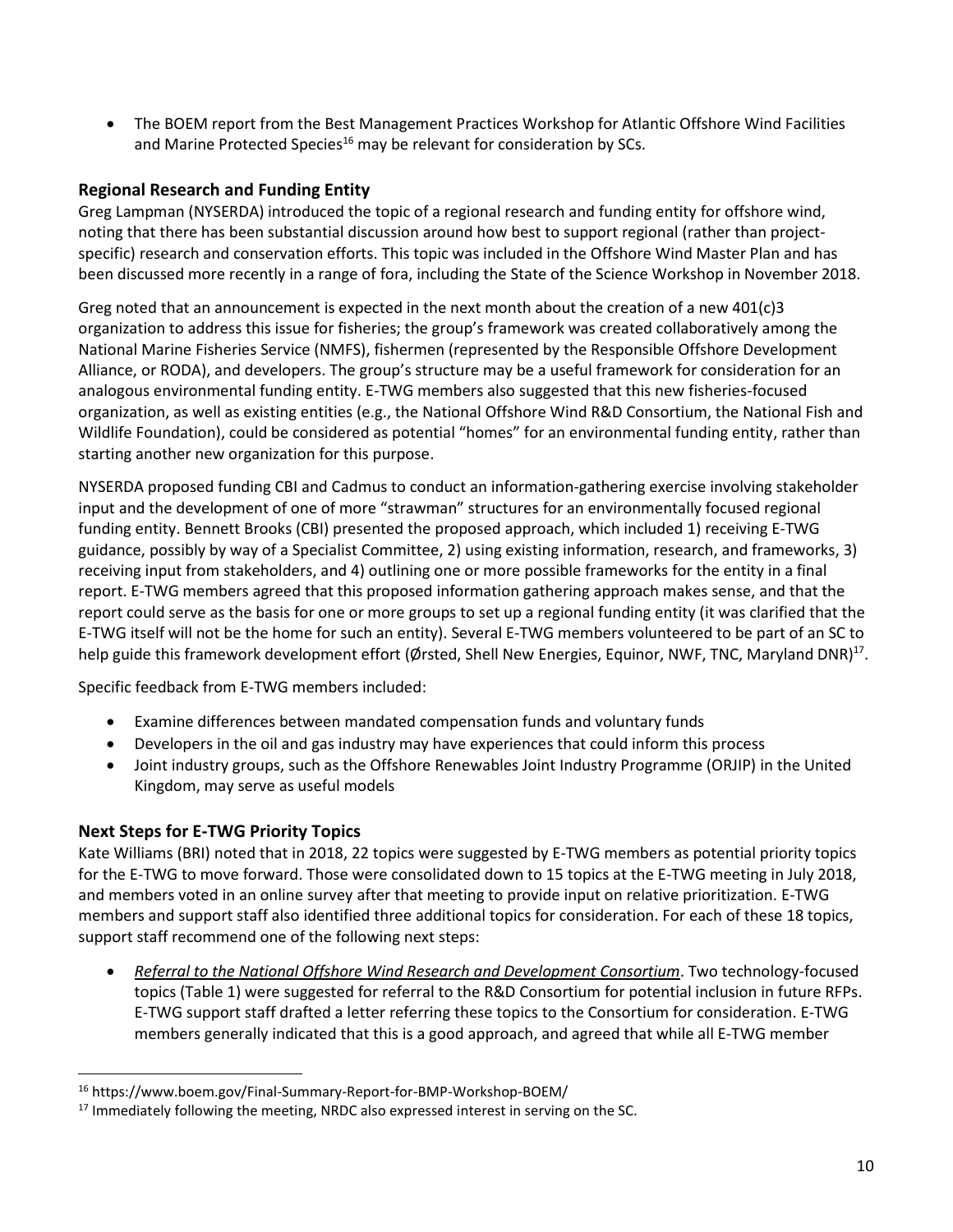organizations would be listed on the letter, the letter itself would come from Greg Lampman (NYSERDA) as the E-TWG chair. It was also suggested that a second letter or addendum with support from other NGOs could be useful, and E-TWG staff committed to following up on this with NWF. If the consortium declines to pursue these topics, it was suggested that they could be revisited at future E-TWG meetings.

- *Inclusion in the NYSERDA research RFP*. Several priority topics (Table 1) fell into the research categories suggested for inclusion in NYSERDA's upcoming RFP. Depending on the nature of research projects that receive funding, these topics could be revisited at future E-TWG meetings as needed.
- *Specialist Committees*. The E-TWG agreed on the formation of four initial SCs, which incorporate five original topic suggestions (Table 1):
	- **Development of Best Management Practices**. The E-TWG recommended formation of two taxonspecific Specialist Committees focused on the development of BMPs for mitigation for 1) marine mammals/sea turtles and 2) birds/bats. Several original priority topics are included within these two categories. It was recognized that these SCs may evolve over time, depending in part on whether future procurements mandate BMPs.
	- **Development of a Framework for a Regional Funding Entity**. As discussed previously, an SC will be formed to provide guidance during the stakeholder engagement process.
	- **Regional Coordination**. An advisory committee will support the planning process for future State of the Science Workshops and support broader regional coordination efforts as identified by the E-TWG and/or SC. This committee may include members of the previous workshop planning committee, if interested. E-TWG support staff suggested that the next workshop could be focused in part on cumulative impacts (one of the 18 possible priority topics), and there was general agreement that this would be a good approach to begin to address this topic.
- *Topics shelved for future consideration.* There was recognition that most topics in this category, while not identified as top priorities, are captured to some degree through other approaches described above. For example, the framework for compensatory mitigation could be included in the discussion of a regional funding entity, and the consideration of 'quiet' foundation types could be included in discussions of the SCs focused on development of Best Management Practices. These topics may be revisited at a later time as desired by the E-TWG.
- *To be determined.* Offshore wind projects selected under the New York offshore wind energy procurement in 2019 are required to coordinate with the E-TWG to refine their environmental mitigation plans. The method of coordination remains to be determined; one possible approach would be to form an SC for each project. While there was recognition of the importance of this topic, it was generally felt that it would make sense to determine coordination methodologies later in the year, after review of the environmental mitigation plans for selected projects.

#### Action Items

The E-TWG agreed to form SCs on the following topics: marine mammal and sea turtle BMPs, bird and bat BMPs, developing a framework for a regional funding entity, and planning the next State of the Science Workshop. Further development of the MMP tool will be addressed by the full E-TWG, rather than through an SC. Discussions will continue about E-TWG involvement in NY procurement environmental mitigation plans. E-TWG members will provide feedback on the draft letter to the R&D Consortium and draft language for NYSERDA's research RFP.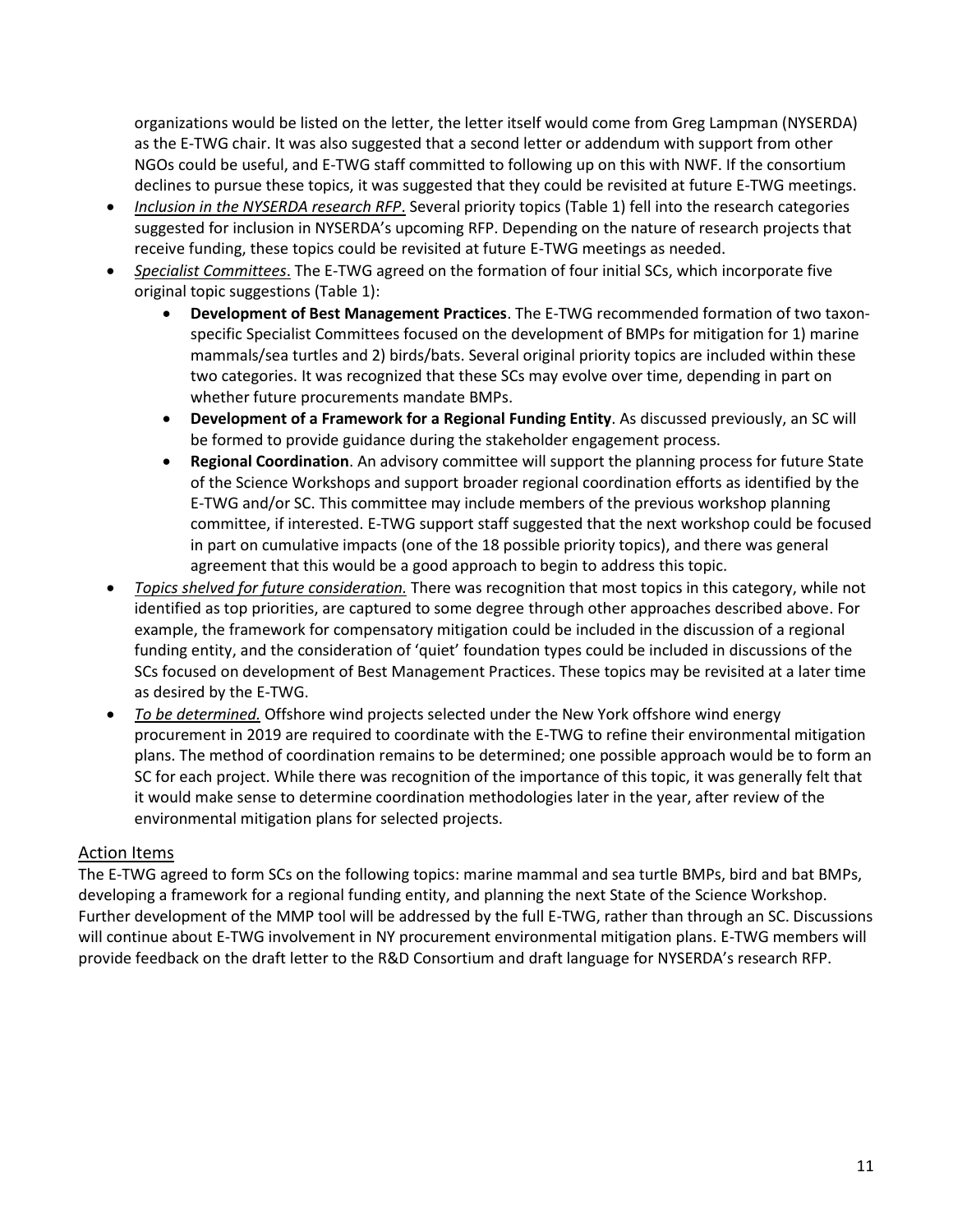Table 1. List of 18 potential priority topics and suggested next steps for each topic.

| <b>Suggested Next Steps</b>                                                                               | <b>Topics</b>                                                                                          |  |  |
|-----------------------------------------------------------------------------------------------------------|--------------------------------------------------------------------------------------------------------|--|--|
|                                                                                                           | Technology development for real-time observations of baleen whales: identifying practices to optimize  |  |  |
| Refer topic to R&D Consortium for inclusion in Pillar<br>#3 RFP                                           | monitoring methodologies and reduce exposure to offshore wind hazards                                  |  |  |
|                                                                                                           | Technology development and assessment for the detection and deterrence of bird and bat collisions      |  |  |
|                                                                                                           | Develop strategies, tools, or approaches to integrate environmental datasets to better inform decision |  |  |
| Topics are incorporated into the NYSERDA                                                                  | making                                                                                                 |  |  |
| solicitation in the area of ecosystem dynamics                                                            | Baseline study of prey populations (plankton, benthos, forage fishes) and the potential drivers of     |  |  |
|                                                                                                           | climate-driven shifts in these populations                                                             |  |  |
| Topics are incorporated into the NYSERDA                                                                  | Analytical guidance for impact assessments                                                             |  |  |
| solicitation in the area of monitoring protocols                                                          | Development of a pre- and post-construction monitoring study design to detect impacts to lower food    |  |  |
|                                                                                                           | web populations from offshore wind energy development                                                  |  |  |
|                                                                                                           | Review existing mitigation measures to reduce baleen whale exposure to noise (from construction or     |  |  |
| Create SCs to advance the topics of BMPs for marine                                                       | other activities), develop a recommended mitigation protocol or series of protocols, and develop a     |  |  |
| mammals/sea turtles and birds/bats                                                                        | study design to test their efficacy                                                                    |  |  |
|                                                                                                           | Develop BMPs for New York procurements                                                                 |  |  |
| Create SC to advise E-TWG support staff in planning                                                       | Continuation of regional coordination through State of the Science workshops                           |  |  |
| the next State of the Science Workshop                                                                    | Make progress towards the development of cumulative impact assessments                                 |  |  |
| Create SC to advise E-TWG support staff in<br>identifying frameworks for a regional funding entity        | Oversight of efforts to develop a framework for a regional research/funding entity                     |  |  |
|                                                                                                           | Communications effort describing the state of the science on impacts to localized ecosystems and       |  |  |
|                                                                                                           | lower food webs                                                                                        |  |  |
|                                                                                                           | Study the potential impacts of offshore wind energy development on various sediment types (e.g.,       |  |  |
| Shelve topics for now (most topics in this category,<br>while not identified as top priorities, are being | scouring) and resulting impacts to benthic communities                                                 |  |  |
| addressed to some extent through future State of                                                          | Develop a framework for a compensatory mitigation process, including how such a process should         |  |  |
| the Science workshops, incorporation into the                                                             | operate and what should trigger its initiation                                                         |  |  |
| NYSERDA research solicitation topics, or via                                                              | Research on the diving behavior of sea turtles to inform mitigation measures around high resolution    |  |  |
| development of a framework for a regional funding                                                         | geophysical (HRG) surveys and pile driving                                                             |  |  |
| entity)                                                                                                   | Baseline study of copepod populations: understanding distributions, abundance, and species             |  |  |
|                                                                                                           | composition, and the potential for climate-driven shifts in those populations                          |  |  |
|                                                                                                           | Desktop study and brief communications document focused on the feasibility of different foundation     |  |  |
|                                                                                                           | types in the eastern U.S.                                                                              |  |  |
| TBD. May end up creating an SC for each                                                                   | Refinement of Environmental Mitigation Plans for projects selected under the New York offshore wind    |  |  |
| development project selected under the                                                                    | energy procurement                                                                                     |  |  |
| procurement?                                                                                              |                                                                                                        |  |  |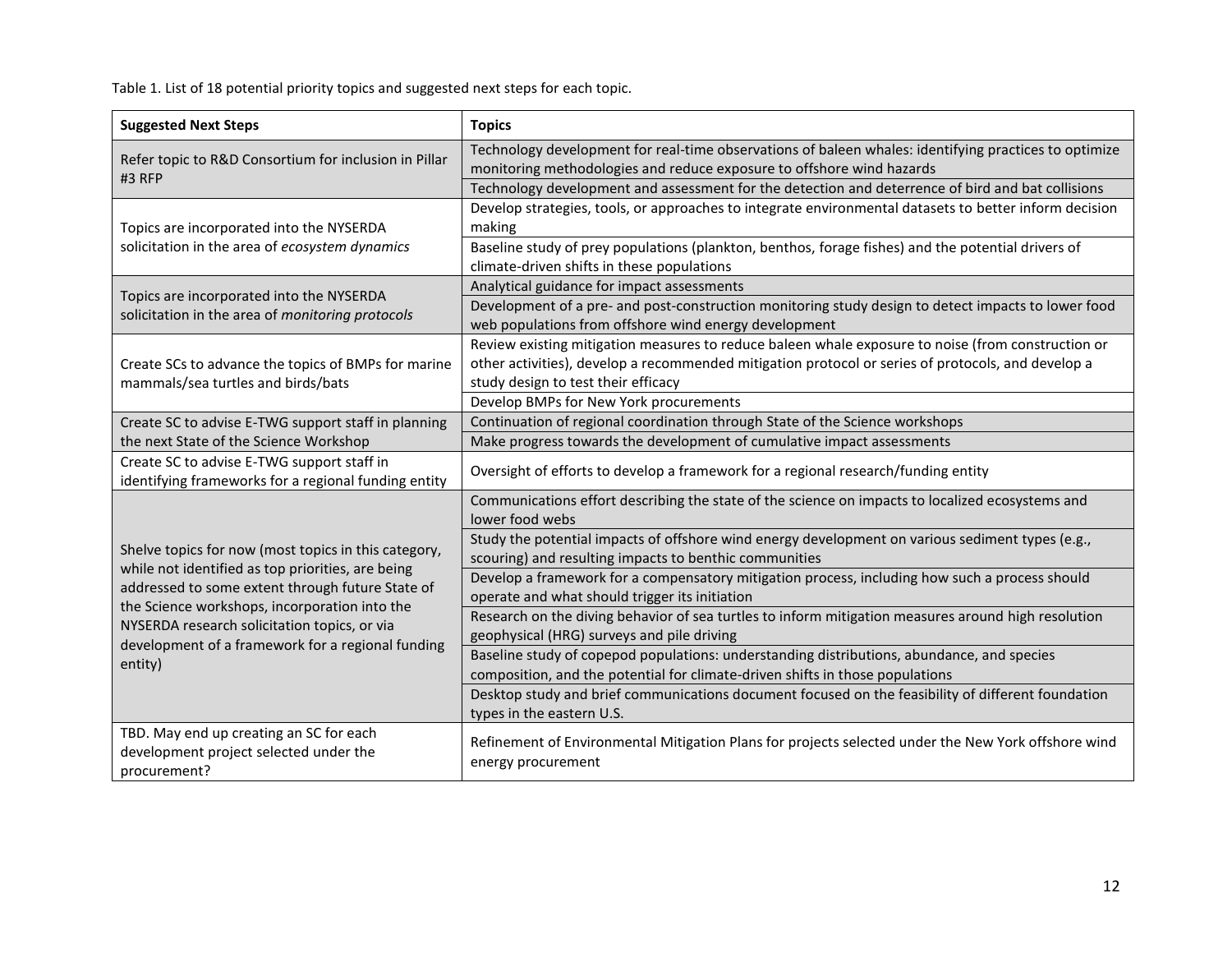# **Appendix A: Meeting Agenda**

#### **New York Environmental Technical Working Group (E-TWG) Meeting Agenda**

12 February 2019, 9:00am – 5:15pm Offices of the Department of Public Service 90 Church St., New York, New York

#### **Meeting Objectives:**

- Share and discuss updates on E-TWG related activities
- Obtain E-TWG guidance on BMP process and next steps
- Discuss options for advancing a regional research/funding entity
- **•** Identify initial Specialist Committees

| <b>Time</b>        | <b>Agenda Item</b>                                                                                                                                                                                                                                                                                                                                                                                                                                                                                                       |  |  |
|--------------------|--------------------------------------------------------------------------------------------------------------------------------------------------------------------------------------------------------------------------------------------------------------------------------------------------------------------------------------------------------------------------------------------------------------------------------------------------------------------------------------------------------------------------|--|--|
| $9:00 - 10:00$ AM  | <b>Breakfast and Networking</b>                                                                                                                                                                                                                                                                                                                                                                                                                                                                                          |  |  |
| $10:00 - 10:30$ AM | Welcome<br>Opening remarks & brief introductions<br>Meeting agenda<br>Ground rules                                                                                                                                                                                                                                                                                                                                                                                                                                       |  |  |
| $10:30 - 12:15$    | <b>Updates: E-TWG and Related Activities</b><br>State of the Science workshop<br>Kate Williams, BRI<br>$\circ$<br>NYSERDA updates<br>Greg Lampman, NYSERDA<br>$\circ$<br>Draft NY/NJ WEAs and new MA leases<br>Jaron Ming, BOEM (tentative)<br>$\circ$<br>E-TWG membership<br>Kate Williams, BRI<br>$\circ$<br>North Atlantic Right Whale Agreement for the Vineyard Wind project<br>Francine Kershaw, NRDC; Matt Robinson, Vineyard Wind; Catherine<br>$\circ$<br>Bowes, NWF<br>Other relevant updates (2 minutes max.) |  |  |
|                    | $12:15 - 1:00 \text{ PM}$ Lunch (provided on site)                                                                                                                                                                                                                                                                                                                                                                                                                                                                       |  |  |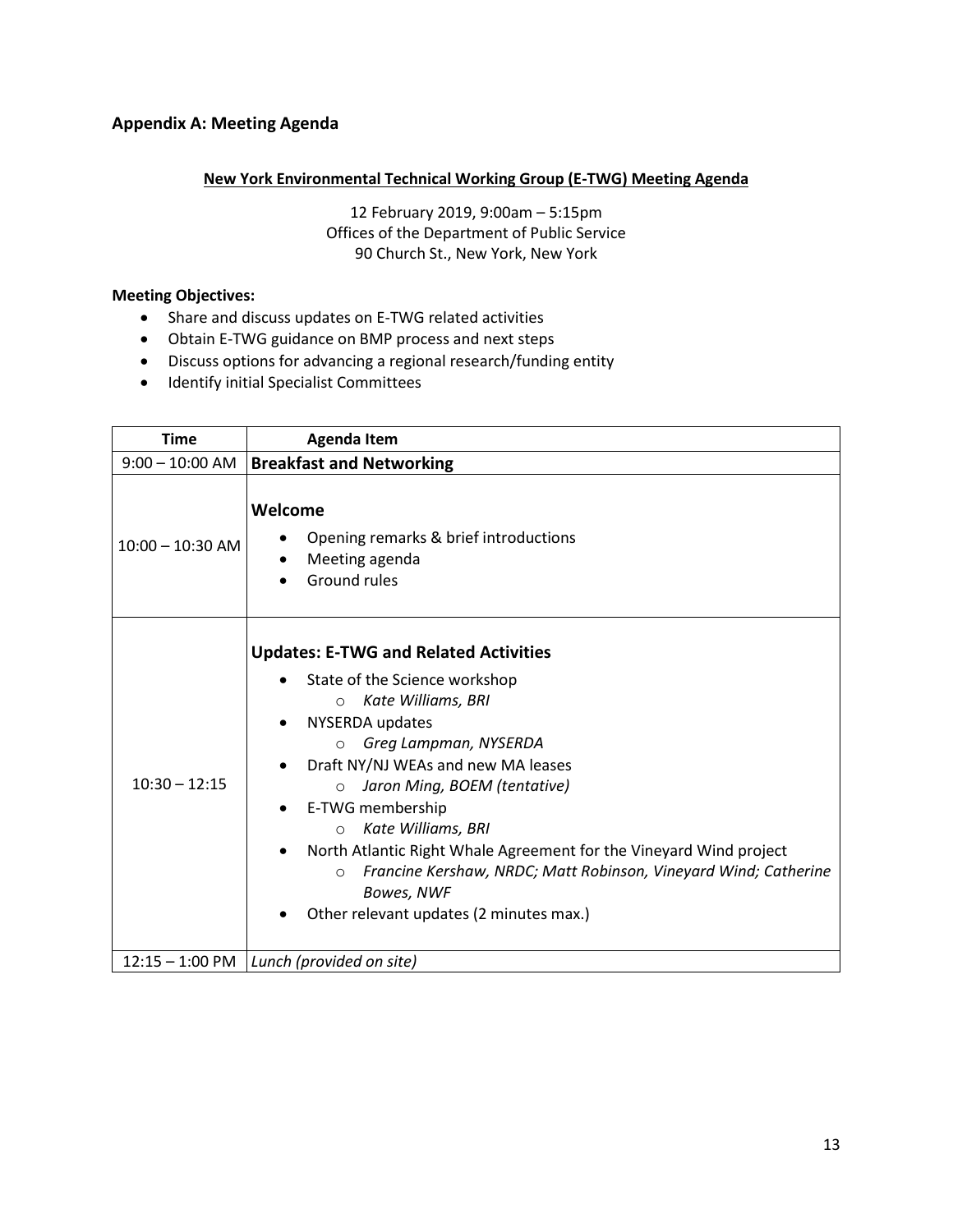| <b>Time</b>              | <b>Agenda Item</b>                                                                                                                                                                                                                                                                                                                                                                |
|--------------------------|-----------------------------------------------------------------------------------------------------------------------------------------------------------------------------------------------------------------------------------------------------------------------------------------------------------------------------------------------------------------------------------|
| $1:00 - 2:10$ PM         | <b>Guidance on Monitoring and Mitigation Practices, Part 1</b><br><b>Presentation &amp; Discussion</b><br>NYSERDA process for identifying MMPs, and demo of tool for<br>sorting/extracting MMPs<br>Greg Lampman, NYSERDA<br>$\circ$<br>Anne-Elizabeth Kaitano and Sarah Courbis, Ecology & Environment,<br>$\circ$<br>Inc.<br>Discussion: Sorting criteria and design of the tool |
| $2:10 - 3:00 \text{ PM}$ | <b>Guidance on Monitoring and Mitigation Practices, Part 2</b><br><b>Presentation &amp; Discussion</b><br>Risk assessment, monitoring, and mitigation<br>Kate McClellan Press, NYSERDA<br>$\circ$<br>Discussion: Goals and next steps for the E-TWG in relation to BMPs                                                                                                           |
| $3:00 - 3:15$ PM         | <b>Break</b>                                                                                                                                                                                                                                                                                                                                                                      |
| $3:15 - 4:00$ PM         | <b>Regional Research/Funding Entity</b><br><b>Presentation &amp; Discussion</b><br>Proposed NYSERDA process for developing a framework<br>Greg Lampman, NYSERDA<br>$\circ$<br>Bennett Brooks, CBI; Farrah Andersen, Cadmus Group<br>$\circ$<br>Discussion: Strategy for moving forward with Cadmus/CBI process                                                                    |
| $4:00 - 5:00$ PM         | <b>Initial Specialist Committees</b><br><b>Presentation &amp; Discussion</b><br>Obtain E-TWG input on draft charges for possible SCs<br>Kate Williams, BRI<br>$\circ$<br>Determine next steps                                                                                                                                                                                     |
| $5:00 - 5:15$ PM         | <b>Wrap Up &amp; Next Steps</b><br>Review action items from the day's discussions                                                                                                                                                                                                                                                                                                 |
| 5:15 PM                  | Close                                                                                                                                                                                                                                                                                                                                                                             |